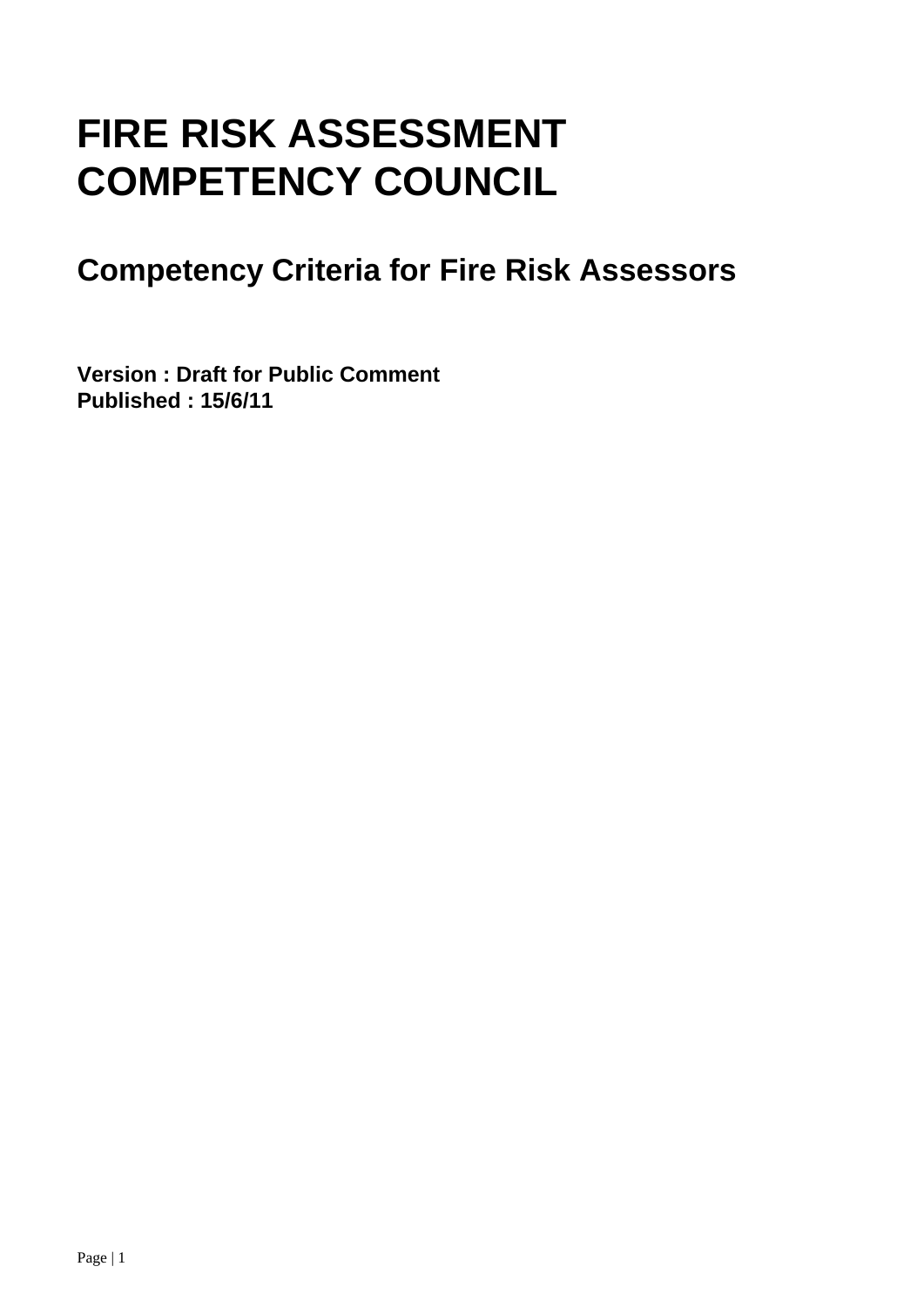# **Foreword**

Fire safety legislation requires that, for most non-domestic premises, a fire risk assessment is carried out to determine the risks to people from fire. The legislation also requires that suitable measures are taken to ensure the safety of people from fire. The appropriate fire precautions are determined by the fire risk assessment.

There is no legislative requirement for the fire risk assessment to be carried out by a competent person. This is to avoid an implication that every duty holder under the legislation needs to employ the services of a fire safety specialist, such as a consultant, to carry out their fire risk assessment.

For small, simple premises, it is often the duty holder that carries out the fire risk assessment. Arguably, in these premises, the duty holder is the best person to do so because of their intimate knowledge of the premises and the activities therein. However, for many premises, the duty holder seeks the services of an external consultant ('a fire risk assessor'). In the case of larger, more complex or high risk premises, this is often appropriate, as the task might well be beyond the ability of the duty holder. Moreover in England and Wales, Government guidance to the duty holder is that, where premises are more than four storeys in height, the duty holder should seek the advice of a competent person.

In the light of experience, including the emergence of inadequate fire risk assessments for premises that suffered multiple fatality fires, there has been growing concern regarding the competence of those who provide fire risk assessment services to duty holders on a commercial basis (i.e. for a fee).

As a result of these concerns, the Fire Risk Assessment Competency Council emerged from the fire sector with the encouragement of Government. The raison d'être of the Council, which comprises a broad group of relevant stakeholders, is to establish criteria against which the competence of a fire risk assessor can be judged. It is anticipated that these criteria will be used by professional bodies and third party certification bodies that register or certificate fire risk assessors and commercial companies that provide fire risk assessment services.

While it is very unlikely that third party certification of this nature will become mandatory under legislation, Government acknowledges the benefits to duty holders of third party certification of fire protection products and services as a means of assisting in compliance with legislation. It is now recognized that this includes fire risk assessment services.

This document will be subject to periodic review by the Fire Risk Assessment Competency Council, so that it can be updated to reflect current thinking and experience in the fire safety community.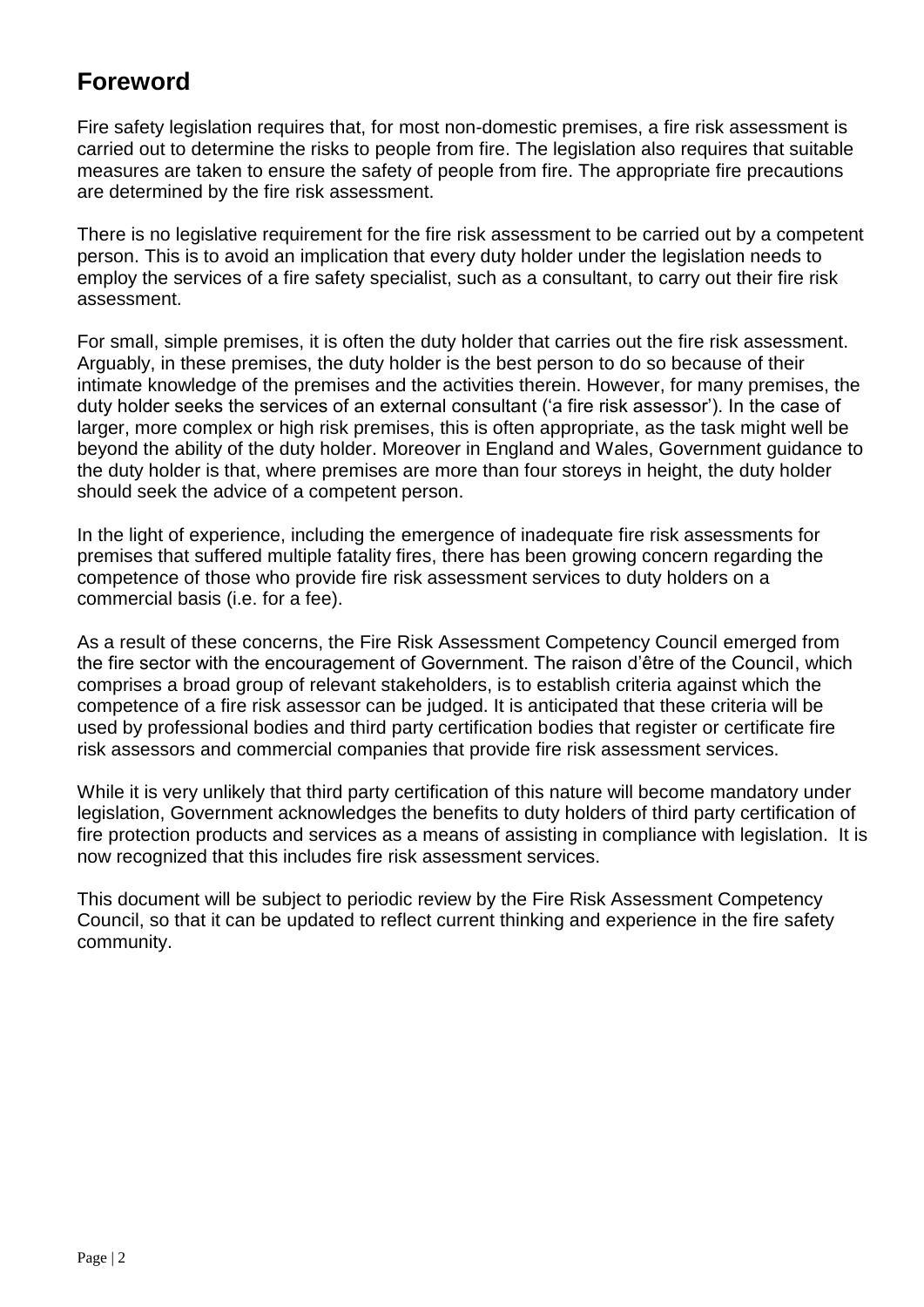## **Participants**

Acknowledgement is given to the following organizations that assisted in the development of this document;

Association of Building Engineers (ABE) Association of Fire Consultants (AFC) Association for Specialist Fire Protection (AFSP) Awarding Body of the Built Environment (ABBE) British Approvals for Fire Equipment (BAFE) British Fire Consortium (BFC) BRE Global Ltd (BRE) Chartered Institute of Environmental Health (CIEH) Chief Fire Officers' Association (CFOA) Chief Fire & Rescue Advisors Unit (CFRAU) Confederation of British Industry (CBI) Construction Products Association (CPA) Department for Communities and Local Government (DCLG) Fire Industry Association (FIA) Fire Brigades Union (FBU) Fire Protection Association (FPA) Federation of British Fire Organisations (FOBFO) Institution of Fire Engineers (IFE) Institute of Fire Prevention Officers (IFPO) Institute of Fire Safety Managers (IFSM) International Fire Consultants Certification Ltd (IFCC) Institute of Occupational Safety & Health (IOSH) National Examination Board in Occupational Safety and Health (NEBOSH) Passive Fire Protection Federation (PFPF) Royal Institute of British Architects (RIBA) Royal Institution of Chartered Surveyors (RICS) Skills for Justice Warrington Certification Ltd (WCL) United Kingdom Accreditation Service (UKAS)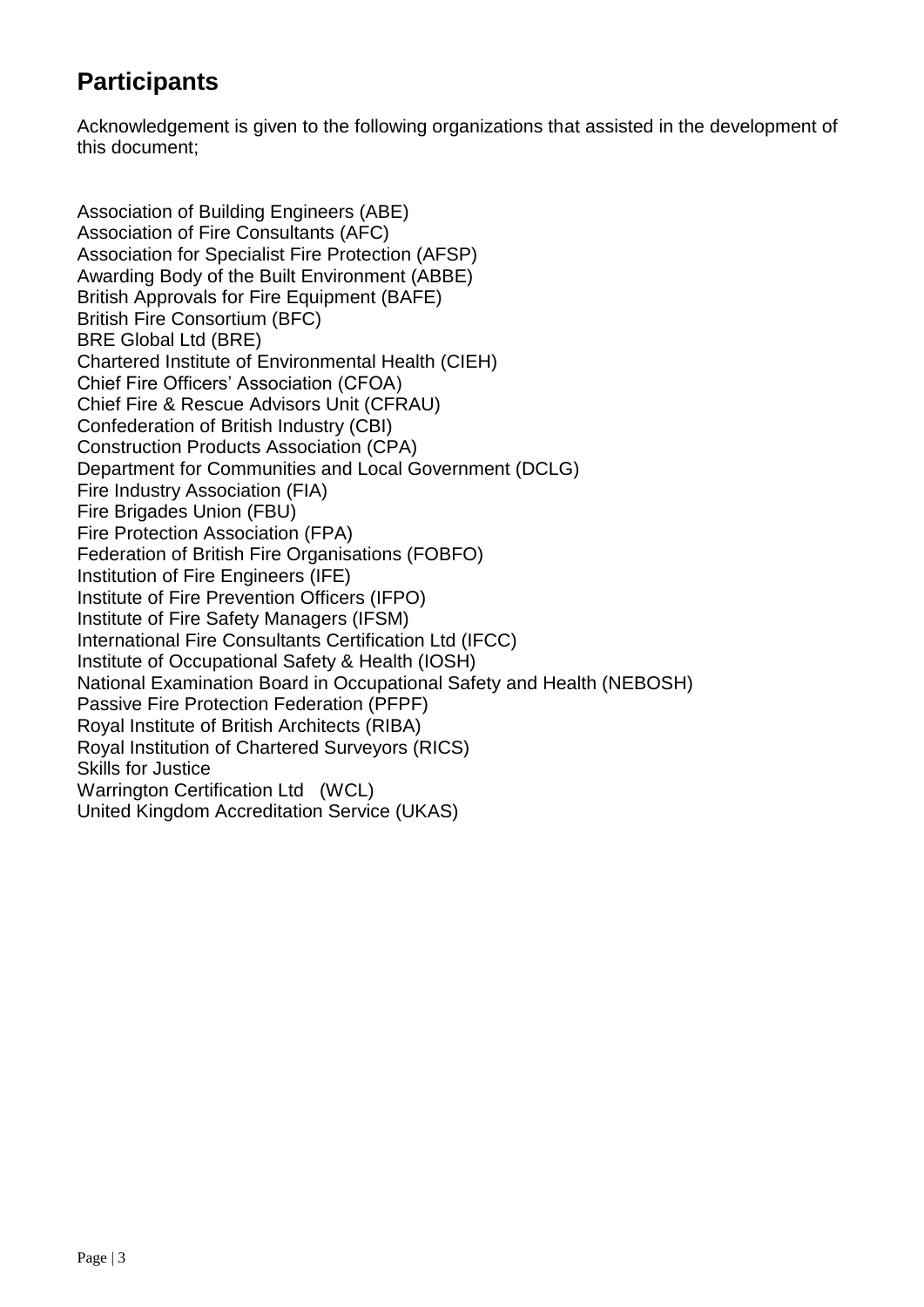## **Fire Risk Assessor Competency**

Competence does not necessarily depend on the possession of specific qualifications, although such qualifications might contribute to the demonstration of competence.

In the case of **simple buildings**, where the fire risk assessor might, for example, be an employee of the occupier, it is possible that the following attributes of a fire risk assessor might be sufficient in conjunction with a study of suitable guidance documents. Even in such a simple building, the fire risk assessor will need:-

- a) An understanding of relevant current best fire safety practices in buildings of the type in question;
- b) An awareness of the limitations of the fire risk assessor's own experience and knowledge;
- c) A willingness and ability to supplement existing experience and knowledge, when necessary, by obtaining external help and advice.

**Complex buildings** will require a higher level of knowledge, understanding and, preferably, experience on the part of the fire risk assessor. For such buildings, there will be a need for the specific applied knowledge and skills of an appropriately qualified specialist. In such cases, evidence of specialist training and experience, or membership of a professional body, may assist in demonstrating competence.

In general, other than in the case of simple, low risk buildings, fire risk assessors, particularly those offering their services on a commercial basis, need an appropriate knowledge of:

- The assessment of risk from fire (appendix A)
- Applicable Legislation (appendix B)
- Appropriate Guidance (appendix C)
- Behaviour of fire in buildings (appendix D)
- Behaviour of people in fire situations (appendix E)
- Means of Escape (appendix F)
- Fire Prevention (appendix G)
- Fire Protection (appendix H includes Passive & Active)
- Management of Fire Safety (appendix I)

In the context of the above paragraph, knowledge can be obtained by academic study, training, working alongside others, short courses, continuing professional development or any combination of two or more of these.

Education is likely to involve formal education of a relatively academic nature, often culminating in a qualification. Training involves training of a practical nature, often given on the job.

It is not implied that education, training and experience in the principles of fire safety need each be extensive, provided that the combination of each results in adequate knowledge. Moreover, a high level in respect of any one of these might compensate for a lower level in another. It is essential that the level of competence be sufficient to allow the fire risk assessor to identify correctly the significant risks and to draw up an appropriate action plan to address them.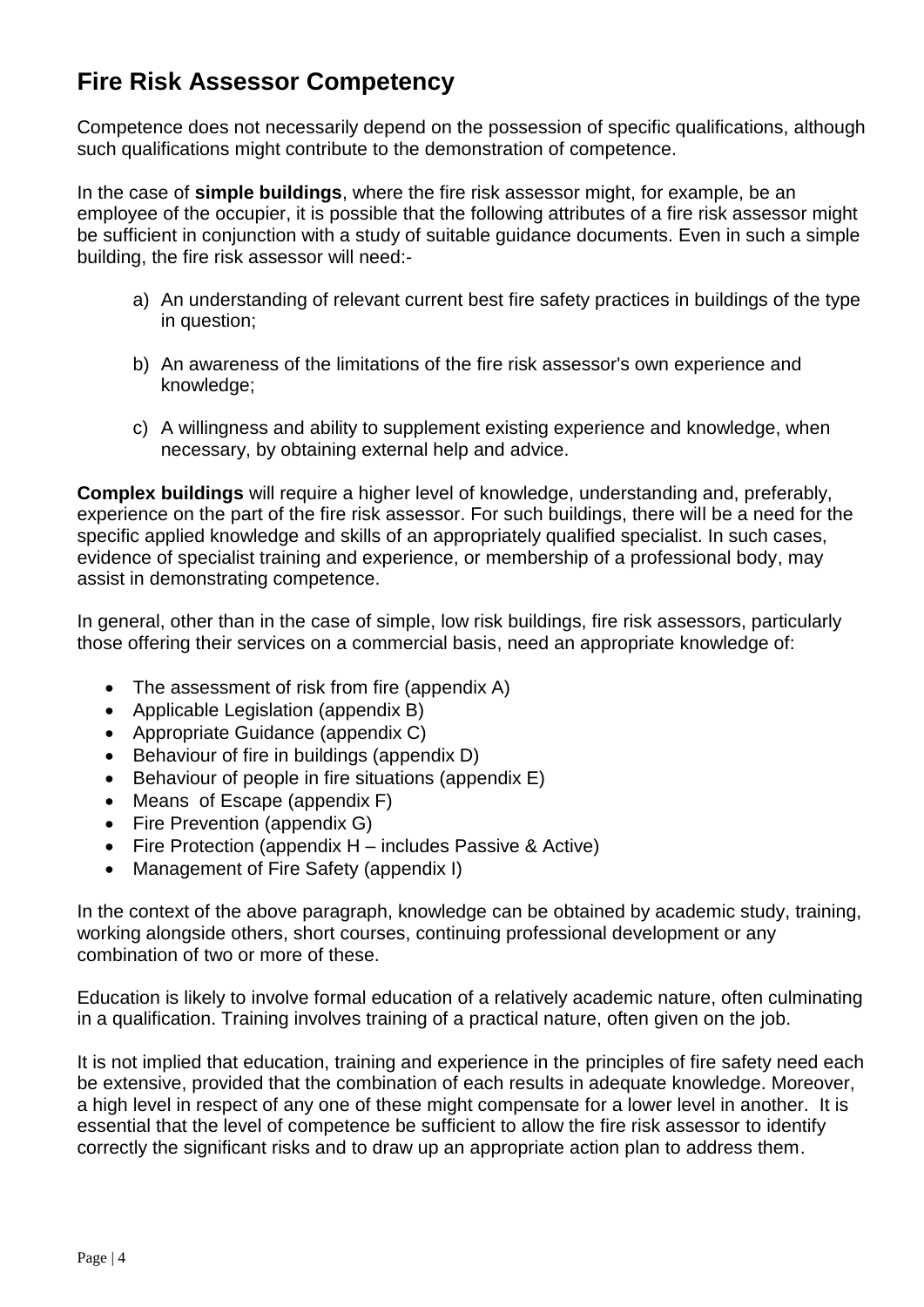## **Definitions**

#### **Duty holder**

In this document the term duty holder is used to define where appropriate;

In England and Wales the responsible person as defined under Article 3 of Regulatory Reform (Fire Safety) Order 2005.

In Scotland whom duties are imposed under Part 3 Section 53-54 Fire (Scotland Act) 2005.

In Northern Ireland whom duties are imposed under Part 3 Article 25-26 The Fire and Rescue Services (Northern Ireland) Order 2006.

#### **Fire Hazard**

Source, situation or unsafe act with potential to result in a fire (e.g. an ignition source or an accumulation of waste that could be subject to ignition).

#### **Fire Hazard Identification**

Process of recognizing that a fire hazard exists and defining its characteristics.

#### **Fire Risk**

combination of likelihood and consequence(s) of fire.

#### **Fire Risk Assessment**

overall process of identifying fire hazards and evaluating the risks to health and safety arising from them, taking account of existing risk controls (or, in the case of a new activity, the proposed risk controls).

#### **Fire Protection System, Active**

A system which in the event of fire can function only after its operation has been either manually or automatically initiated.

#### **Fire Protection System, Passive**

A system that carries out its function without requiring any manual or automatic initiation of its operation in the event of fire.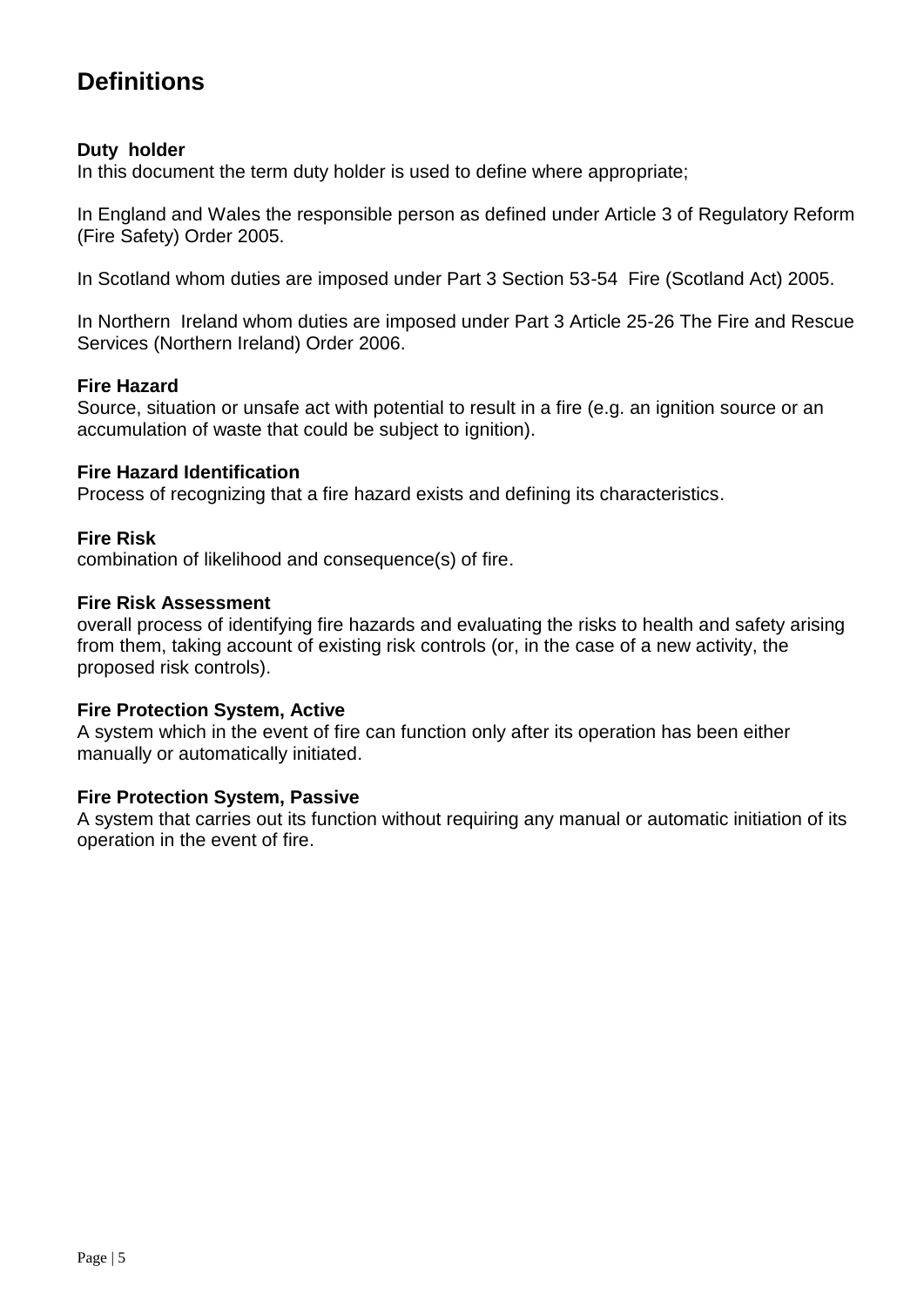## *Appendix A*

### **The Assessment of Risk from Fire**

It is innate to the process of carrying out a fire risk assessment that there be an assessment of fire risk. The competent fire risk assessor must be able to make a subjective judgement – albeit based largely on objective evidence – of the overall risk to life from fire in the building for which a fire risk assessment is carried out.

Accordingly, the fire risk assessor should be able to;

- Appreciate generally the concept of risk assessment as it applies to fire.
- Understand the terms "fire risk" and "fire hazard" and appreciate the relationship between the two.
- Within the fire risk assessment, reach a subjective opinion on differing levels of fire risk for the purposes of making comparisons in premises where a fire risk assessment is being carried out.

- Be aware of the broad range of methodologies of fire risk assessments available.
- Be able to apply an appropriate methodology of fire risk assessment in respect of the premises for which the fire risk assessment relates.
- Be able to identify fire hazards (both common and process) and the risks associated with those hazards.
- Be able to apply the understanding of fire hazard and fire risk in the premises in context, to make an informed judgement on the appropriate level of fire precautions in the premises where a fire risk assessment is being carried out.
- Be able to express fire risk for the client in such a manner as to provide at least, a broad comparison of the fire risk at different premises within a single estate of properties.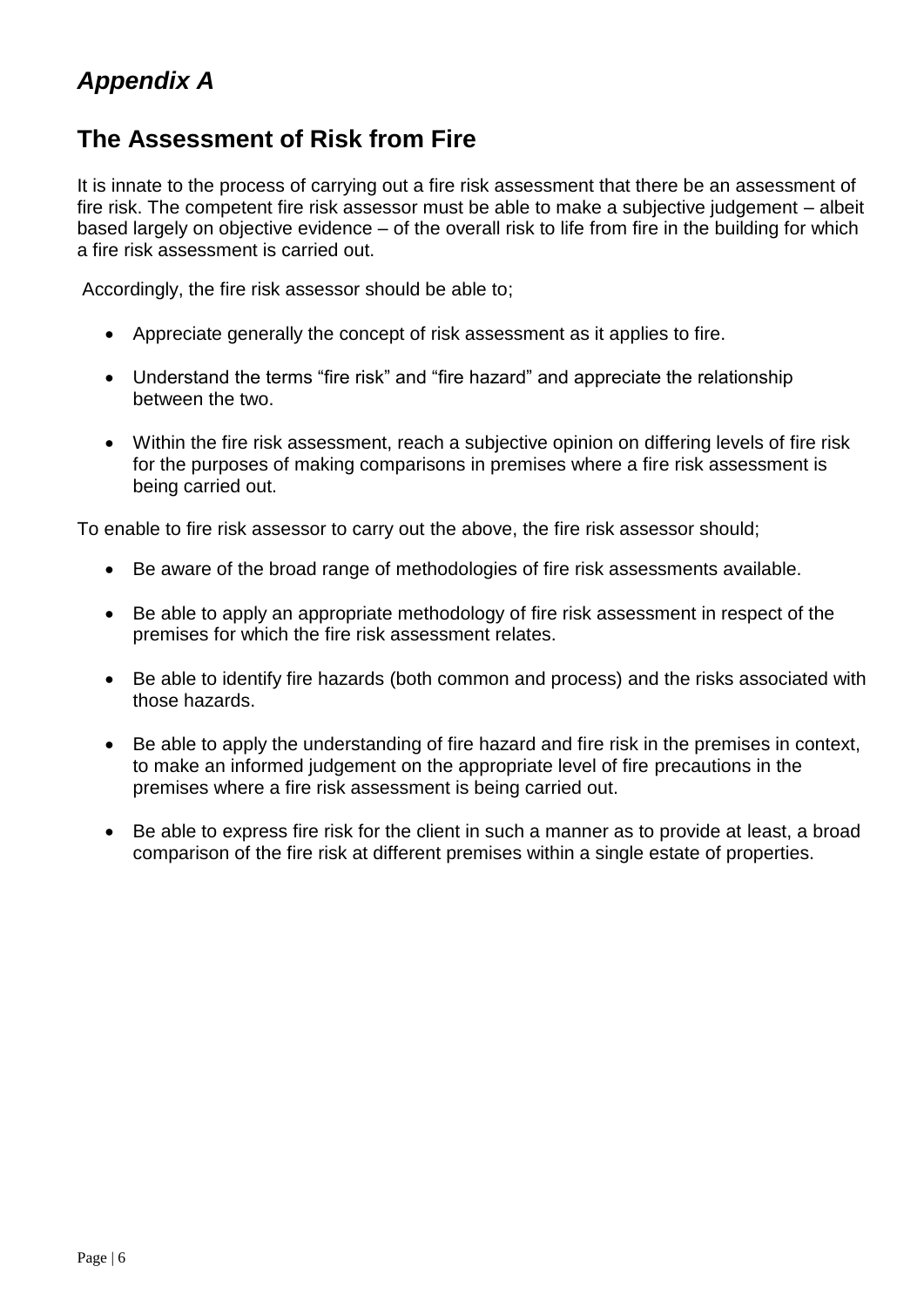# *Appendix B*

## **Applicable Legislation**

It is not expected that the fire risk assessor will have the skills of a legal expert. However, it is necessary for the fire risk assessor to have a good understanding of the applicability, principles, objectives and intent of the legislation under which the fire risk assessment is carried out, and of any associated legislation

Accordingly, the fire risk assessor should be able to;

- Generally determine the extent to which premises comply with the relevant fire safety legislation.
- Identify failures to comply with the specific legislation, particularly those that may lead to the commission of an offence.
- Within the action plan of the fire risk assessment, write a sufficient outline requirement for any measures required to achieve compliance with the relevant legislation.

To enable the fire risk assessor to carry out the above, the fire risk assessor should;

- Be aware of the relevant enforcing authority for the legislation under which the fire risk assessment is carried out.
- Be aware of the relevant requirements of the legislation in respect of fire risk assessment and the duties the legislation places on various persons.
- Be aware of the nature of non-compliances that may occur.
- Be aware of the nature of the offences that may be committed.
- Be aware of the guidance that supports the legislation (see Appendix C).
- Be aware the principles of prevention (as defined in the relevant European Directive).
- Be able to distinguish between the general fire precautions (fire safety measures) required by fire safety legislation and the process fire precautions required by health and safety legislation.

To enable the fire risk assessor to carry out an appropriate risk assessment they must have regard to legislative and regulatory requirements of the country in which the assessment is taking place.

Reference should be made to the following sub appendices:-

Appendix B1 – England and Wales Appendix B2 – Scotland Appendix B3 – Northern Ireland

These do not cover every eventuality and a competent assessor should be capable of identifying when other laws or regulations need to be considered.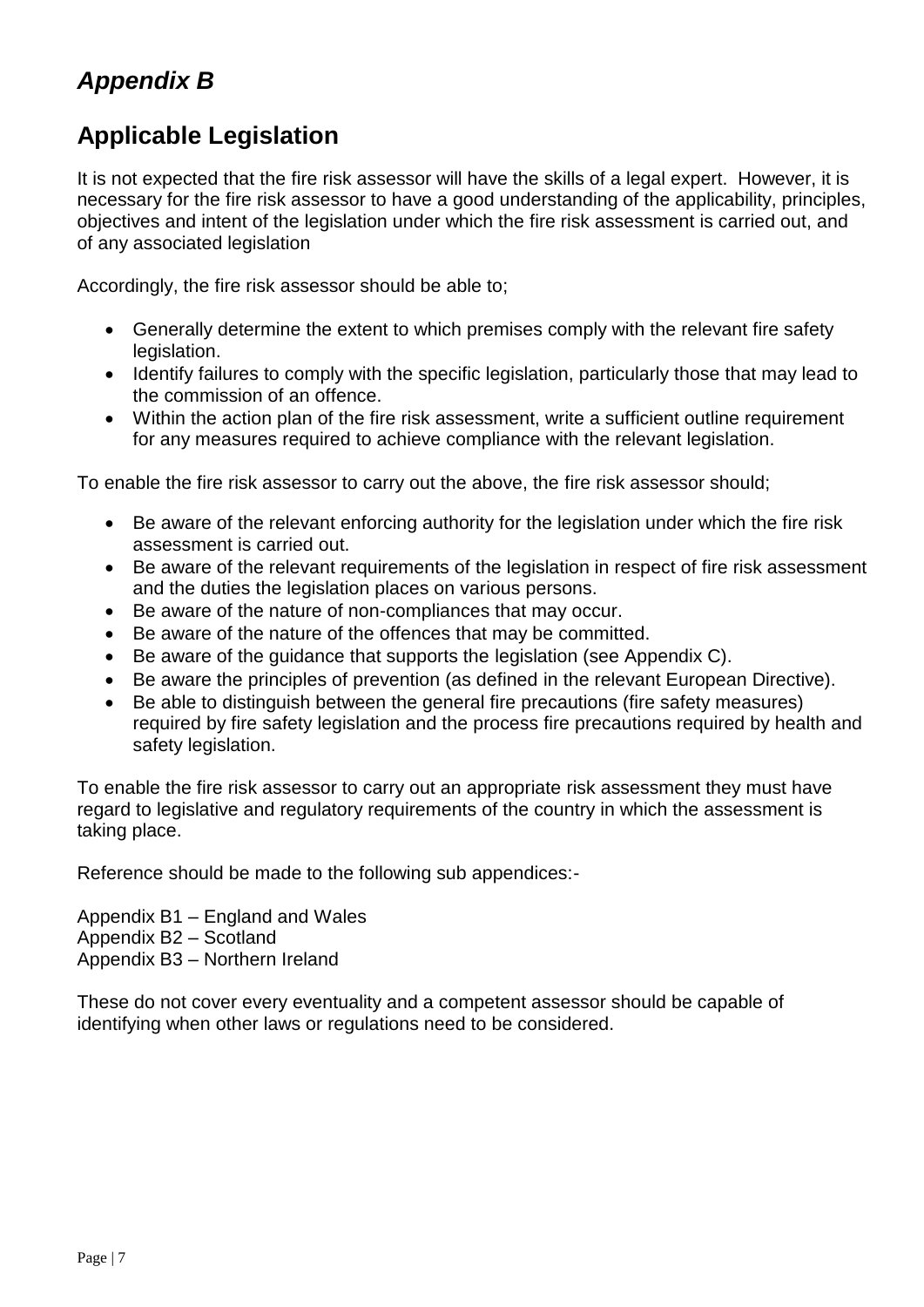# **Appendix B1 - England and Wales**

- Have a good understanding of the Regulatory Reform (Fire Safety) Order 2005 ("the Fire Safety Order").
- Be aware of which enforcing authority enforces the Fire Safety Order in any premises for which a fire risk assessment is carried out.
- Understand the meaning of the term "Responsible Person" and be able to identify the Responsible Person in premises for which a fire risk assessment is carried out.
- Understand the meaning of "Persons having control of premises" and be able to identify such persons.
- Understand the meaning of the term "Relevant Premises".
- Understand the meaning of the term "General Fire Precautions".
- Understand the manner in which the Fire Safety Order applies to premises.
- Be fully aware of the requirements of Article 9 of the Fire Safety Order in respect of risk assessment.
- Understand the relationship between the Fire Safety Order and the Dangerous Substances and Explosive Atmospheres Regulations 2002.
- Understand the relationship between the Fire Safety Order and licensing legislation.
- Understand the relationship between the Fire Safety Order and the Health and Safety at Work etc Act 1974.
- Understand the relationship between the Fire Safety Order and the Housing Acts.
- Understand the meaning of the term "Reasonably Practicable".
- Understand the concept of proportionality of general fire precautions to risk.
- Understand the distinction between the failure to comply with the requirements of the Fire Safety Order and an offence under the Order.
- Understand the relevant requirements of the Health and Safety (Safety Signs and Signals) Regulations 1996.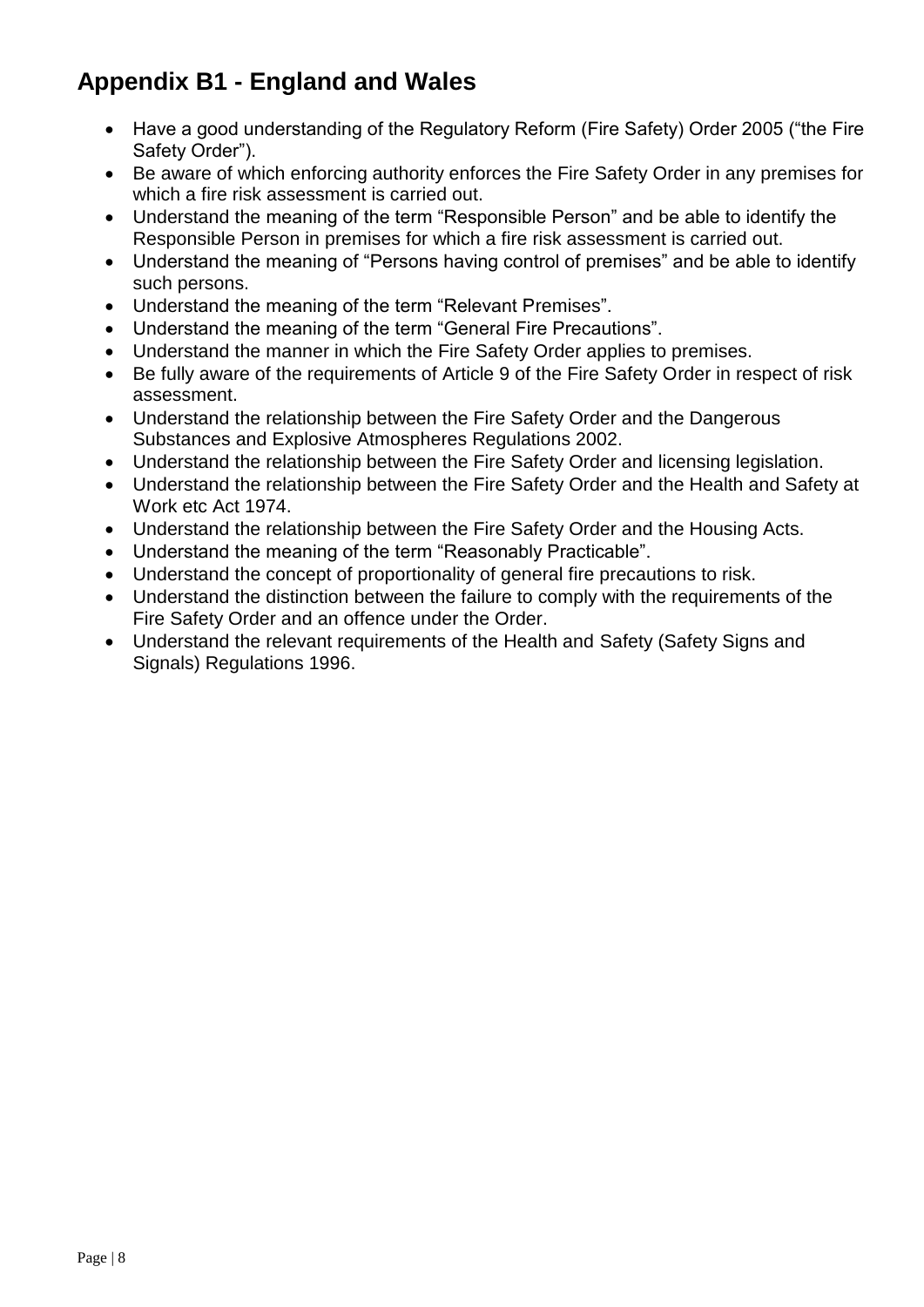# **Appendix B2 - Scotland**

- Understand the relationship between Part 3 of the Fire (Scotland) Act 2005 ("the Act") and the Fire Safety (Scotland) Regulations 2006 ("the Regulations").
- Have a good understanding of the Act and the Regulations.
- Be aware of which enforcing authority enforces the Act and the Regulations in any premises for which a fire risk assessment is carried out.
- Understand the meaning of the term "Employer" and be able to identify the Employer in premises for which a fire risk assessment is carried out.
- Understand the meaning of "Persons having control of premises" and be able to identify such persons.
- Understand the meaning of the term "Relevant Persons".
- Understand the meaning of the term "Relevant Premises".
- Understand the meaning of the term "Fire Safety Measures".
- Understand the manner in which the Act and the Regulations apply to premises.
- Be fully aware of the requirements of Part II of the Regulations in respect of fire risk assessment.
- Understand the relationship between the Act, the Regulations and the Dangerous Substances and Explosive Atmospheres Regulations 2002.
- Understand the relationship between the Act, the Regulations and licensing legislation.
- Understand the relationship between the Act, the Regulations and the Health and Safety at Work etc Act 1974.
- Understand the relationship between the Act, the Regulations and housing legislation.
- Understand the meaning of the term "Reasonably Practicable".
- Understand the concept of proportionality of fire safety measures to risk.
- Understand the distinction between the failure to comply with the requirements of the Act or the Regulations and an offence under the Act.
- Understand the relevant requirements of the Health and Safety (Safety Signs and Signals) Regulations 1996.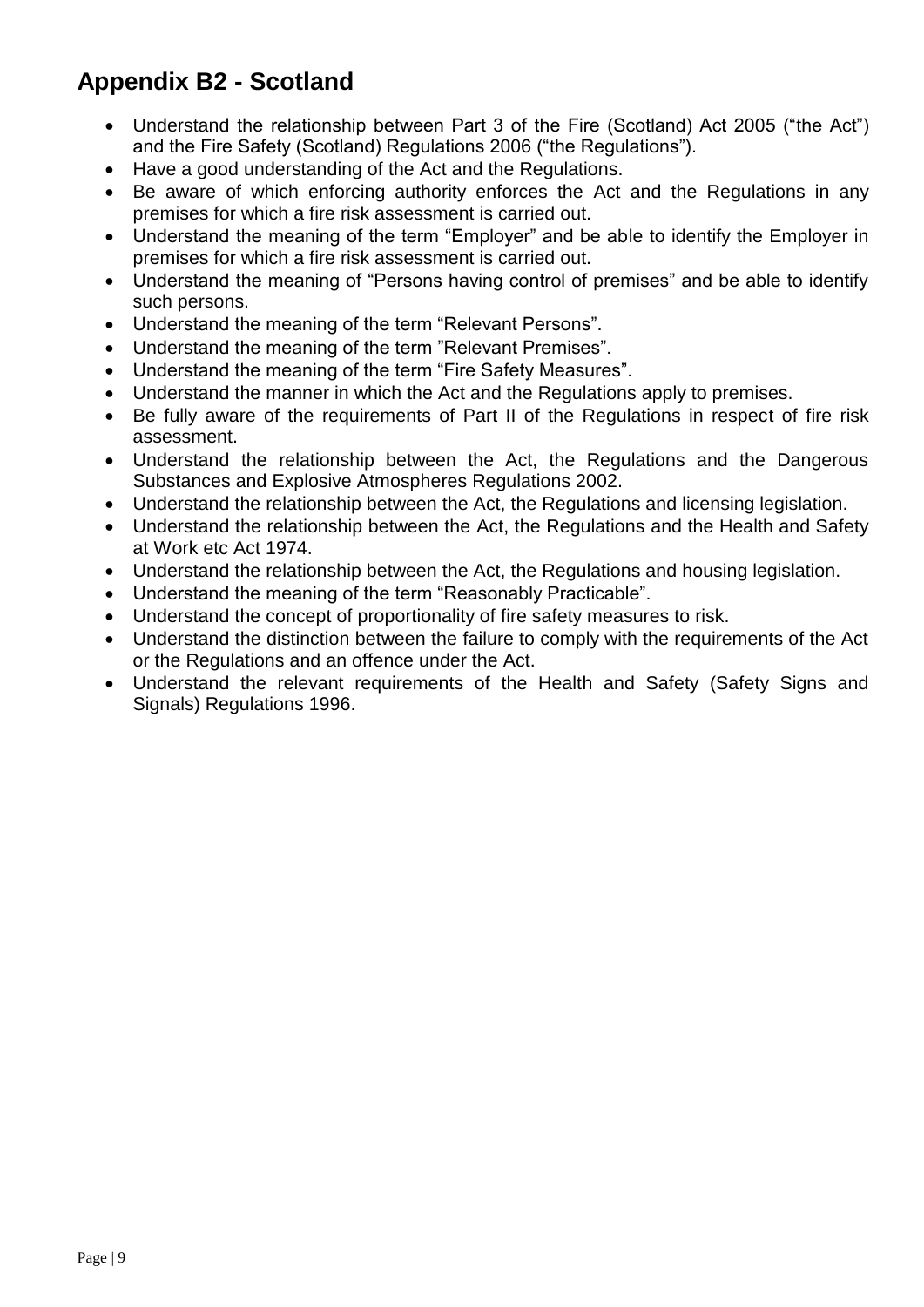# **Appendix B3 - Northern Ireland**

- Understand the relationship between Part 3 of the Fire and Rescue Services (Northern Ireland) Order 2006 ("the Order") and the Fire Safety Regulations (Northern Ireland) 2010 ("the Regulations").
- Have a good understanding of the Order and the Regulations.
- Be aware of which enforcing authority enforces the Order and the Regulations in any premises for which a fire risk assessment is carried out.
- Understand the meaning of the term "Employer" and be able to identify the Employer in premises for which a fire risk assessment is carried out.
- Understand the meaning of "Persons having control of premises" and be able to identify such persons.
- Understand the meaning of the term "Relevant Persons".
- Understand the meaning of the term "Relevant Premises".
- Understand the meaning of the term "Fire Safety Measures".
- Understand the manner in which the Order and the Regulations apply to premises.
- Be fully aware of the requirements of Part II of the Regulations in respect of fire risk assessment.
- Understand the relationship between the Order, the Regulations and the Dangerous Substances and Explosive Atmospheres Regulations (Northern Ireland) 2003.
- Understand the relationship between the Order, the Regulations and licensing legislation.
- Understand the relationship between the Order, the Regulations and the Health and Safety at Work (Northern Ireland) Order 1978.
- Understand the relationship between the Order, the Regulations and housing legislation.
- Understand the meaning of the term "Reasonably Practicable".
- Understand the concept of proportionality of fire safety measures to risk.
- Understand the distinction between the failure to comply with the requirements of the Order or the Regulations and an offence under the Order.
- Understand the relevant requirements of the Health and Safety (Safety Signs and Signals) Regulations (Northern Ireland) 1996.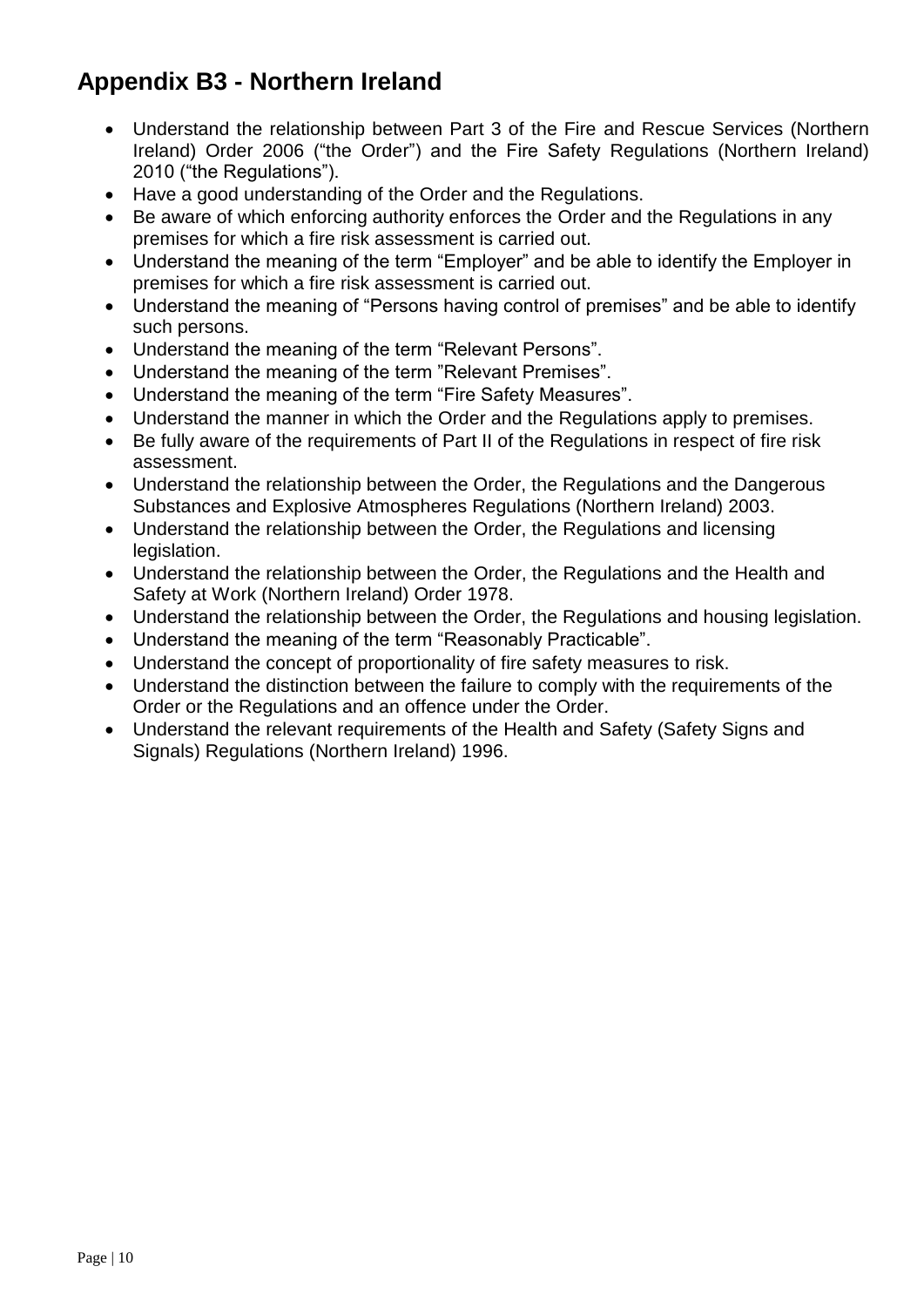# *Appendix C*

### **Appropriate guidance**

The fire risk assessor should have knowledge of the suites of guidance produced by the applicable government departments together with other guidance produced by industry, standards making bodies, etc. that apply to the premises on which the fire risk assessment is being carried out.

Much of this guidance cross references other guidance and it is the duty of the competent fire risk assessor to be able to navigate through these sets of guidance and to maintain their currency as guidance is refreshed and new guidance is produced. This will form part of their formal continual professional development which will need to be evidenced to allow for  $3<sup>rd</sup>$  party certification.

Accordingly the fire risk assessor should be able to;

- Determine the appropriate guidance applicable to the premises to which the fire risk assessment is being carried out.
- To apply such guidance in a proportional manner, keeping in mind the use to which the premises are being put.
- Evidence how they are maintaining their currency in respect of applicable guidance and standards.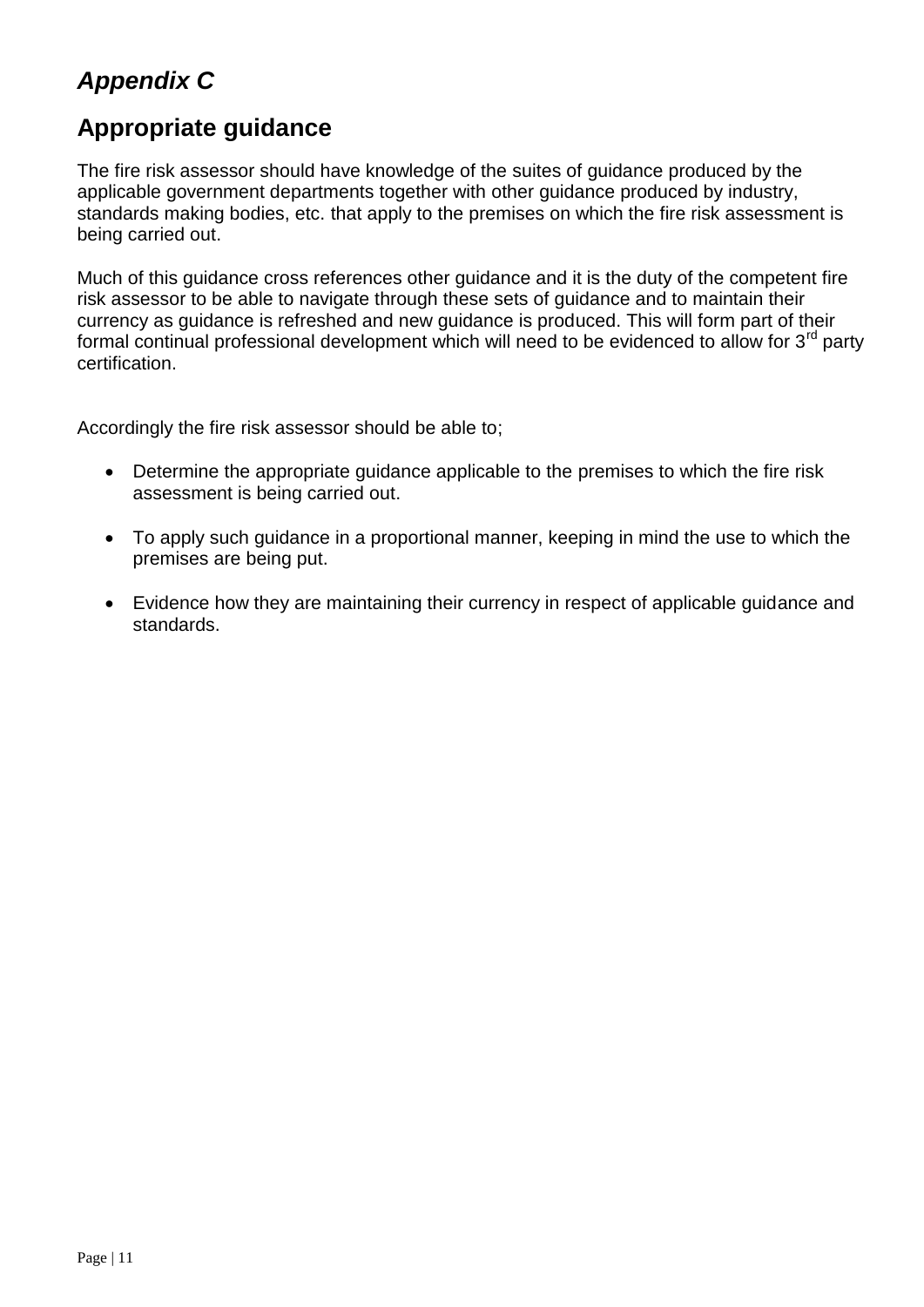# *Appendix D*

### **Behaviour of fire in buildings**

The behaviour of a building in fire will be determined by a combination of its structural design, construction materials, passive and active fire safety elements, the use to which the building is put and the standard of management applied.

Active and Passive fire safety is covered in Appendix H and Management of fire safety is covered in Appendix I*.*

Although the basic structural integrity of the building is not strictly within the remit of a fire risk assessor, as it should already have been covered by the appropriate building control body, a fire risk assessor must have regard to this aspect.

Accordingly, the fire risk assessor should be able to;

- Generally determine how fires can start and the how the spread of fire and products of combustion can impact on components of the building.
- Identify failures and or changes to the building that could change the way a fire and products of combustion travel through the building.

- Knowledge of the principles of combustion (triangle of fire).
- Knowledge of fire growth and how it gets progressively bigger.
- Knowledge of movement of smoke and other products of combustion.
- An awareness of how different construction materials behave in a fire.
- An awareness of how different structural designs of buildings behave in a fire.
- An awareness of how fire spread can be inhibited by passive and active fire protection methods (see Appendix H).
- An awareness of how to identify that the subsequent use or alteration of the building can invalidate pre existing fire safety precautions and/or strategies.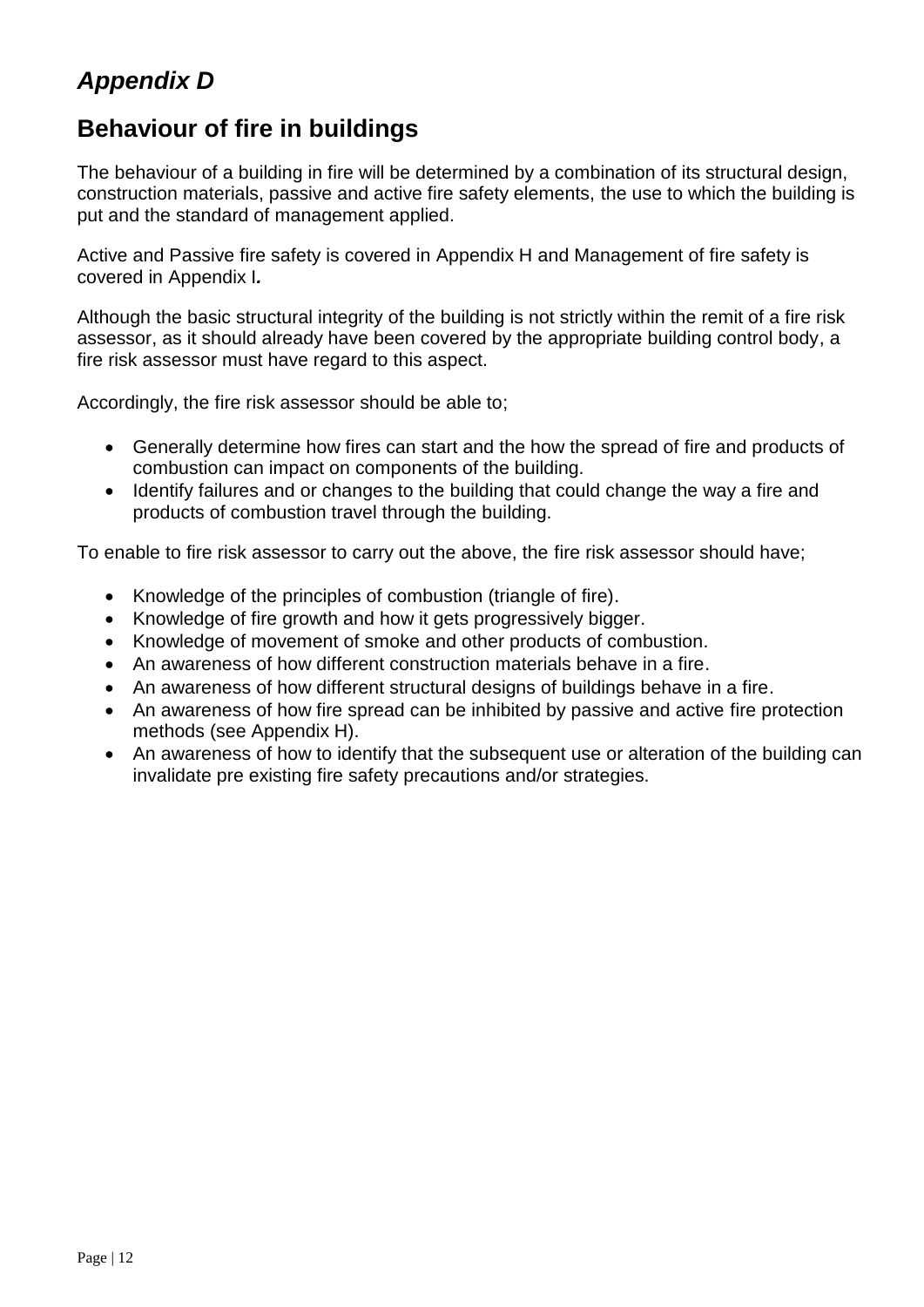# *Appendix E*

### **Behaviour of people in fire situations**

It is not expected that the fire risk assessor will have the skills of a behavioural psychologist. However, whilst most other aspects of fire safety are concerned with physical or system based issues, understanding human behaviour is an essential part of the knowledge of a fire risk assessor's role.

Accordingly, the fire risk assessor should be able to;

- Anticipate the way people will generally behave in fire situations.
- Identify potential problems arising from the likely behaviour of people in the premises for which a fire risk assessment is being carried out.
- Within the action plan of the fire risk assessment, make recommendations, where relevant, for managerial or other measures considered necessary, taking account of the likely behaviour of people in the premises in the event of fire.

- Be aware of current professional thinking and practical guidance on human behaviour in fire, including case studies.
- Be able to anticipate the likely behaviour of people in fire for those premises for which the fire risk assessor carries out a fire risk assessment.
- Be aware of the effect of splitting of family groups.
- Be aware of the likely response of people to discovery of a fire.
- Be aware of the likely response of people to a fire alarm signal.
- Understand the effect of frequent false alarms on willingness to evacuate.
- Understand the importance of the actions of those in charge at the time of a fire.
- Understand the importance of staff training and the influence of training and drills on occupant behaviour in the event of fire.
- Understand the importance of a structured emergency plan.
- Understand the effect of different cultures on fire and evacuation behaviour.
- Understand the effect of escape route design on evacuation behaviour, including the tendency to use familiar egress routes.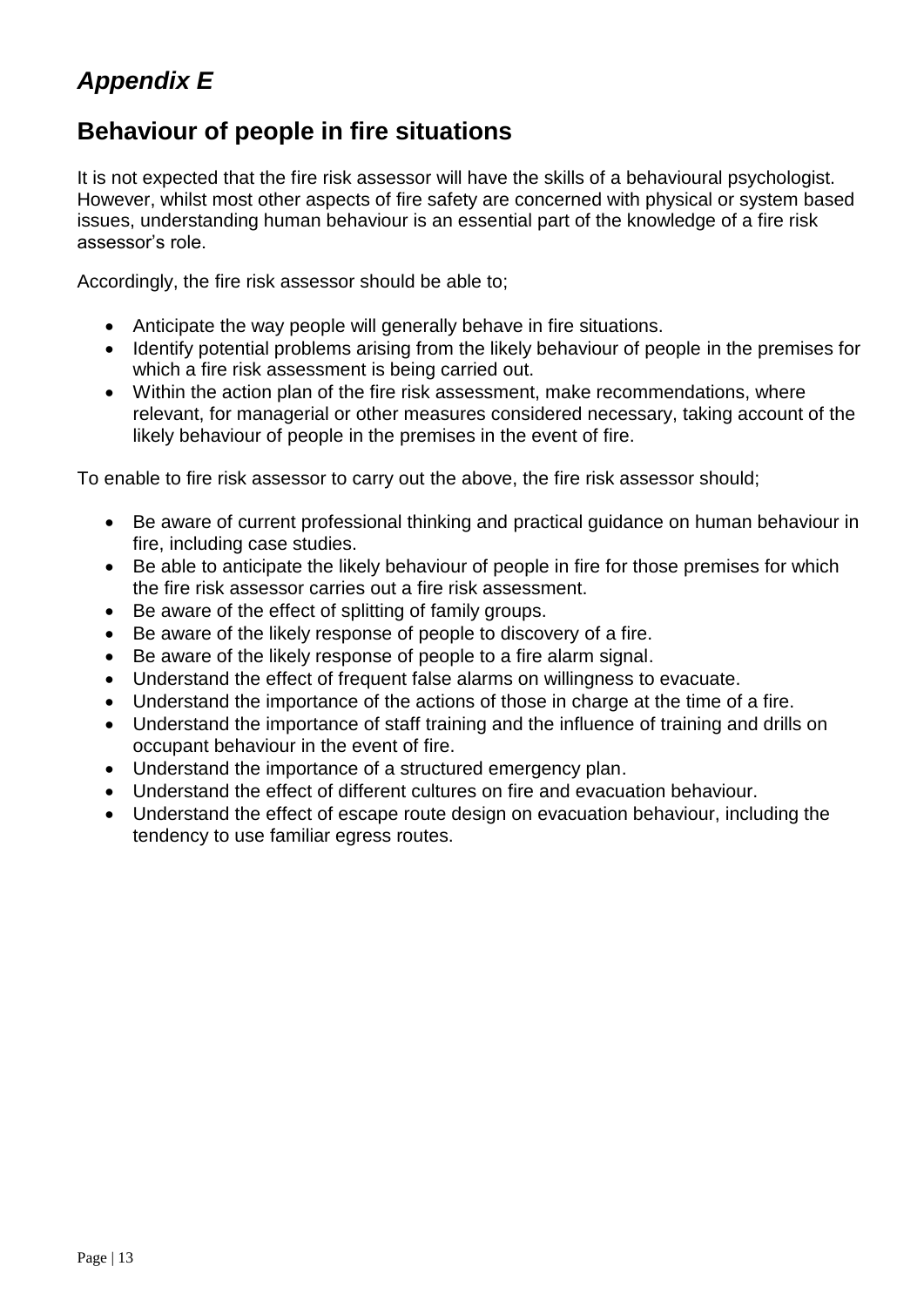# *Appendix F*

### **Means of Escape**

The proper provision of means of escape is an essential part of fire safety measures in any and all premises. A fire risk assessor must have regard to this important aspect.

Accordingly, the fire risk assessor should be able to;

- Understand the means of escape strategies for different types and occupancy of buildings.
- Understand the principles of emergency planning and evacuation.
- Understand the implications of how different needs of people can affect the selection of the appropriate means of escape.

- Understand that all persons within the building should be able to reach a place of total safety before life-threatening conditions arise; either unaided or with the assistance of staff - without FRS assistance. (RSET/ASET)
- Understand that any emergency plan should be compatible with the normal every-day use of the premises.
- Understand the principles relating to alternative escape routes, dead ends and single direction of escape.
- Understand the principles relating to horizontal and vertical escape.
- Understand the principles relating to travel distances and travel times.
- Understand the principles relating to provision of adequate number(s) and dimensions of routes and exits.
- Understand the principles relating to appropriate use of door releases and other escape hardware.
- Understand the principles relating to protected escape routes.
- Understand the principles relating to relative and ultimate places of safety.
- Understand the principles relating to means of escape other than stairs.
- Have an awareness of how smoke control systems can assist means of escape.
- Have an awareness of the provisions for, and maintenance of, evacuation signage.
- Have an awareness of the provisions for, and maintenance of, emergency lighting.
- Have an awareness of procedures and methods of assisted evacuation including the need for the training of staff in the emergency procedures and use of such equipment.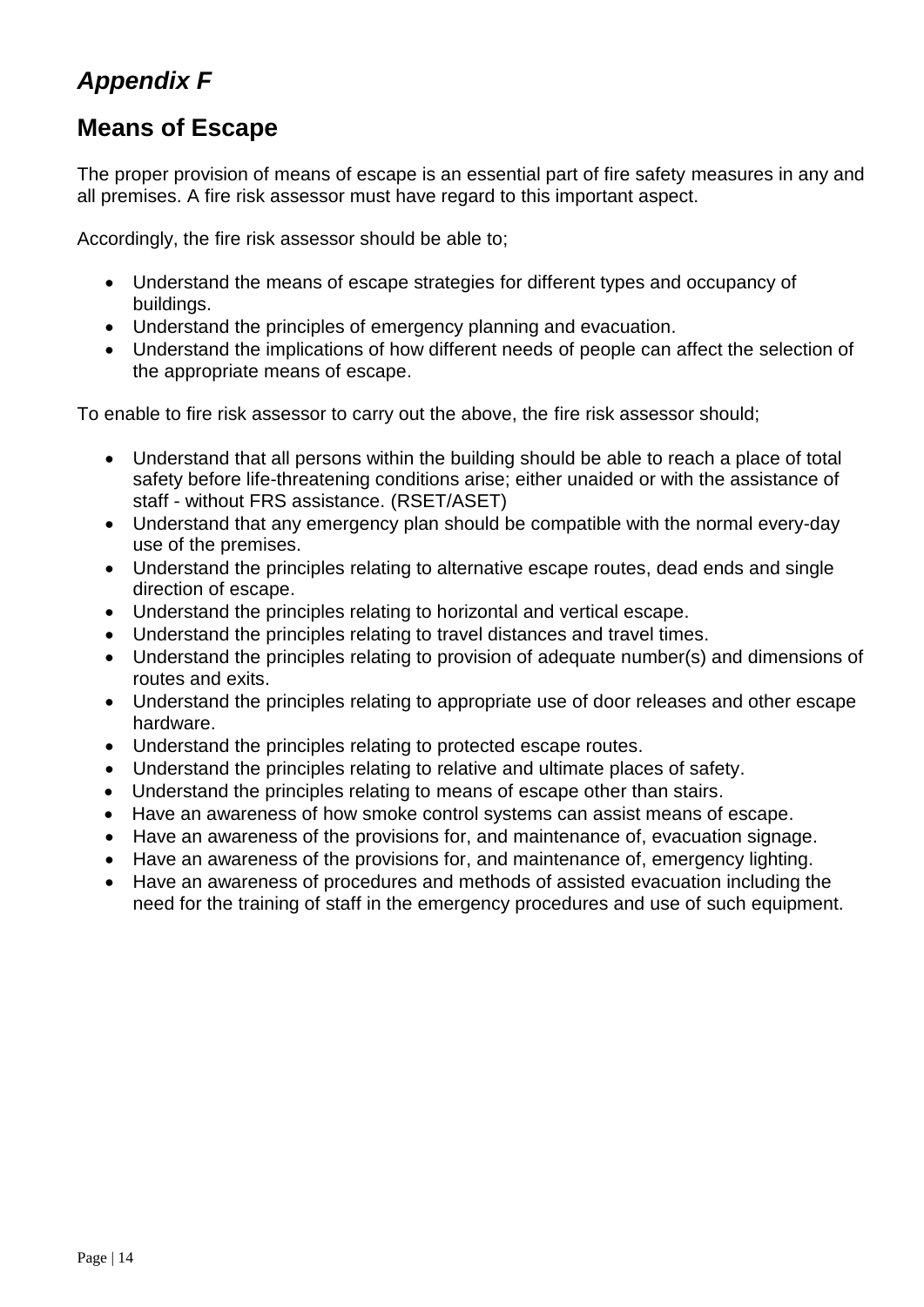# *Appendix G*

### **Fire Prevention**

Fire Prevention should be regarded as a vital part of fire safety and is an important part of any assessment. The law requires that one takes appropriate steps to reduce the likelihood of fire and of the spread of fire on the premises and to mitigate the effects of any fire that occurs.

Accordingly, the fire risk assessor should be able to;

- Understand and apply the appropriate principles of prevention.
- Identify and have an understanding of the different types of hazard (see Appendix A).
- Evaluate the risk, and consider the appropriate method of managing the risk.

- Understand the term 'as low as reasonably practicable' (ALARP).
- Understand how ALARP should be applied proportionately to the risk in the premises.
- Understand that removal of the hazard should be the first step in fire prevention.
- Understand if the risk cannot be removed the next step is to reduce the risk.
- Understand that if the risk cannot be reduced to an acceptable level then appropriate protective measures will need to be implemented.
- Understand the need to maintain the measures undertaken above, especially when changes are made to the use, structure or layout of the building.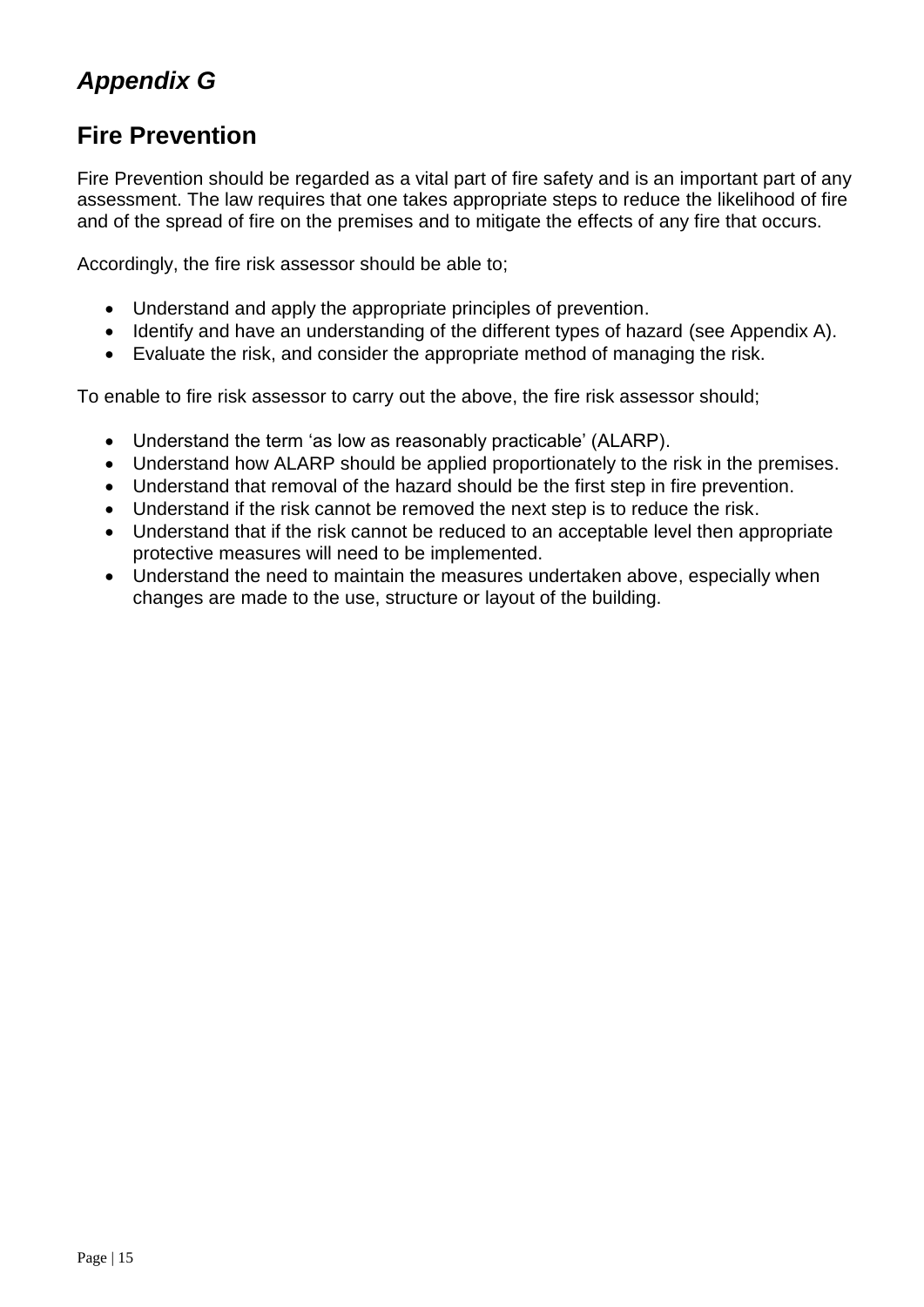# **Appendix H**

### **Fire Protection**

It is not expected that a fire risk assessor will carry out any engineering evaluation or examination of detailed design of passive or active fire protection systems or equipment, but such systems and equipment should be considered in terms of their suitability for the premises, and requirements in respect of appropriate maintenance and necessary testing.

A competent fire risk assessor must have the ability to identify correctly the passive and active elements of fire protection/design and their role in the provision of fire safety in the building. This will include how they may interact e.g. if the fire alarm system triggers a door release mechanism to release held open doors to the closed position. The fire risk assessor should understand the availability and value of third party certification schemes.

The sub-appendices below identify the elements that should be used to evaluate the competence of fire risk assessors.

Accordingly the fire risk assessor should be able to:

- 1. Determine the need for fire protection systems and equipment;
- 2. Identify any major failings in the level of passive and/or active fire protection provided by existing systems and equipment from documentation, by observation and, where necessary inspection of measures that are not immediately visible;
- 3. Within the action plan of the fire risk assessment, write a brief outline requirement for new or upgraded systems and equipment;
- 4. Demonstrate an ability to correctly identify the purpose, function and suitability of passive or active elements of fire protection/design.

To enable the fire risk assessor to carry out an appropriate risk assessment they must have regard to the passive and active systems installed within the building and any necessary interaction between the two.

Reference should be made to the following sub appendices:-

Appendix H1 – **Passive fire protection** Appendix H2 – **Active fire protection**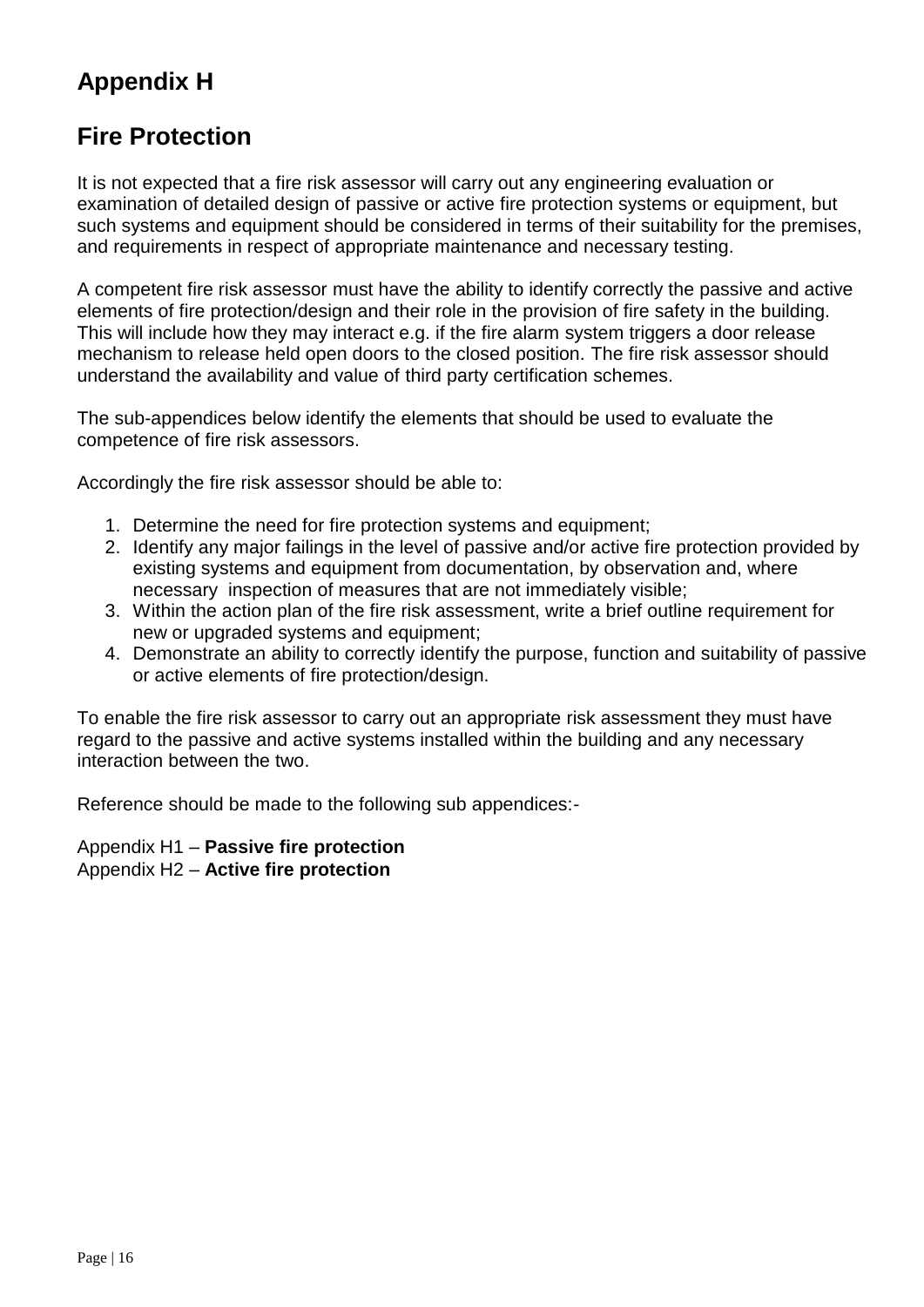# **Appendix H1 – Passive fire protection**

The fire risk assessor should have a knowledge and understanding of the role in the provision of fire safety, including the types of fire performance requirements (loadbearing capacity, integrity, insulation, reaction to fire performance etc.) of the following:-

#### **Cavity barriers**

- Their location in the building (from documentation).
- Their importance in particular types of building construction.

#### **Fire resisting ceiling systems including suspended ceilings**

- Their location in the building (from documentation).
- The importance of ensuring they are in good condition.

#### **Compartment walls and floors**

- Their location in the building (from documentation but where none is available from a survey of the building).
- The need to maintain the fire resistance:
	- o above any suspended ceilings.
	- o below any raised floors.
	- o where they are penetrated by services (cables, pipes, ducts etc.).

#### **Fire doors and furniture**

- The importance of correct fitting of the door in the frame including door gaps.
- The importance of suitable fire rated ironmongery e.g. self-closing devices, latches etc..
- The need for intumescent protection:
	- $\circ$  around the periphery of the door leaf.
	- o to ironmongery.
- The provision and condition of any smoke seals.
- The ability to self-close.
- The ability of any door retention device to release e.g. on the operation of any fire alarm/detection system (from documented maintenance records/checks).
- The assistance of any third party labelling in ascertaining the above.

#### **Fire fighting shafts and stairwells**

• Their location in the building (from documentation but where none is available from a survey of the building).

#### **Fire-resisting dampers** (mechanical or intumescent)

- Their location in the building (from documentation).
- Their operation (from maintenance records).
- Their operation as part of any smoke control system (from maintenance records/checks).

#### **Fire-resisting ductwork**

- Its location in the building (from documentation).
- The need to maintain the fire resistance where it penetrates compartment and/or fire resisting walls/floors by the use of suitable penetration seals.

#### **Fire-resisting glazing**

- Its location in the building (from documentation but where none is available from a survey of the building).
- The significance of any immediately visible damage and the need to repair it.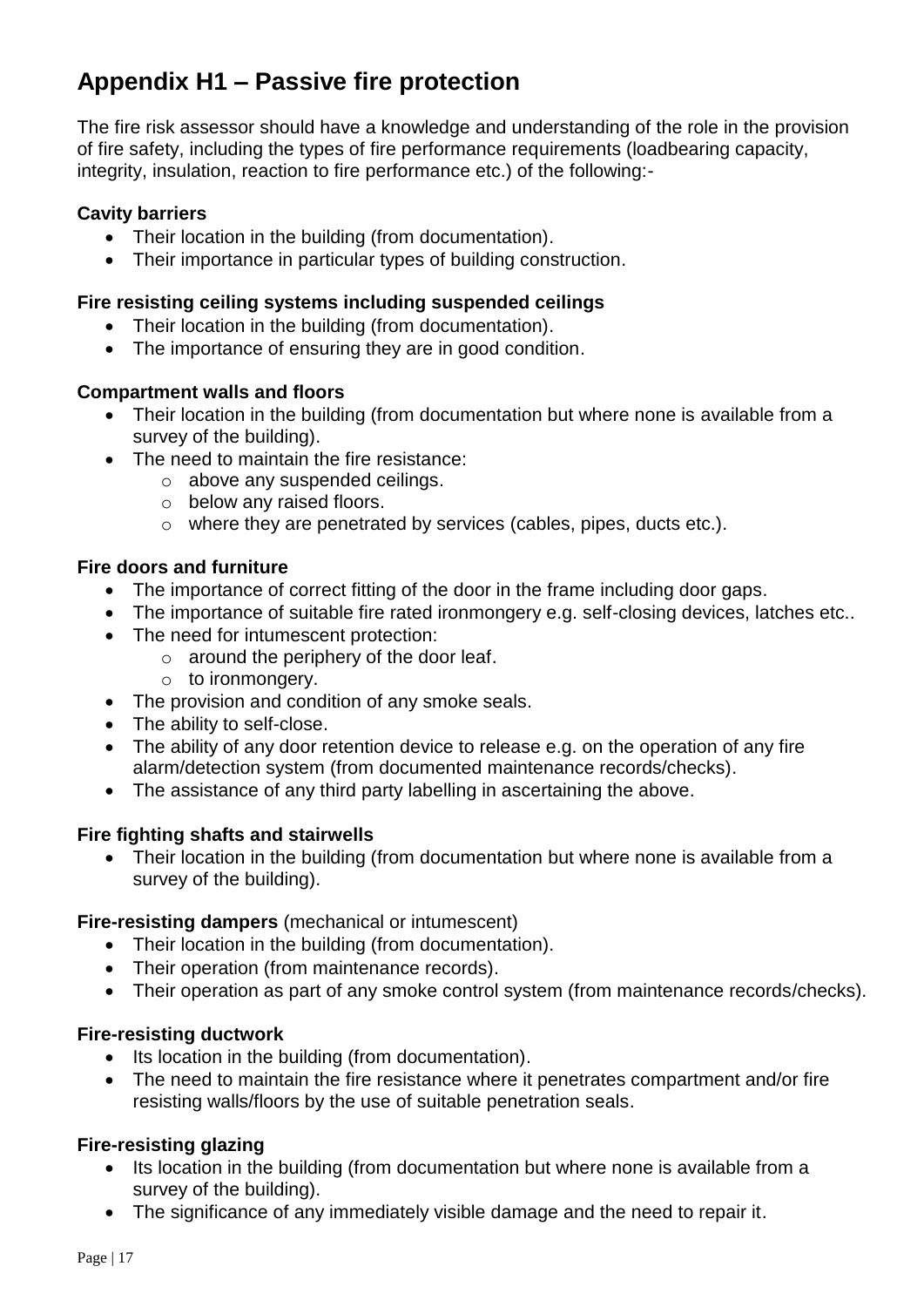#### **Fire-resisting service ducts and shafts**

• Its location (from documentation).

#### **Fire-resisting floors, walls and partitions**

- Their location in the building (from documentation but where none is available from a survey of the building).
- The need to maintain the fire resistance:
	- o above any suspended ceilings.
	- o below any raised floors.
	- o where they are penetrated by services (cables, pipes, ducts etc.).

#### **Penetration seals for pipes, cables and other services**

- Their location (from documentation).
- Their visible condition including the use of unsuitable repairs.
- The use of unsupported.

#### **Fire protection to structural frame**

• The significance of any immediately visible damage.

#### **The building envelope, e.g. fire-resisting external walls, curtain walls**

- The significance of their role in protecting escape routes at boundaries.
- The significance of any immediately visible damage.
- The importance of remedying any immediately visible damage in sandwich panel constructions using combustible insulating cores.

#### **Wall and ceiling linings in escape routes**

- The significance of extensive over painting.
- The significance of large quantities of combustible items (notice boards, notices etc.).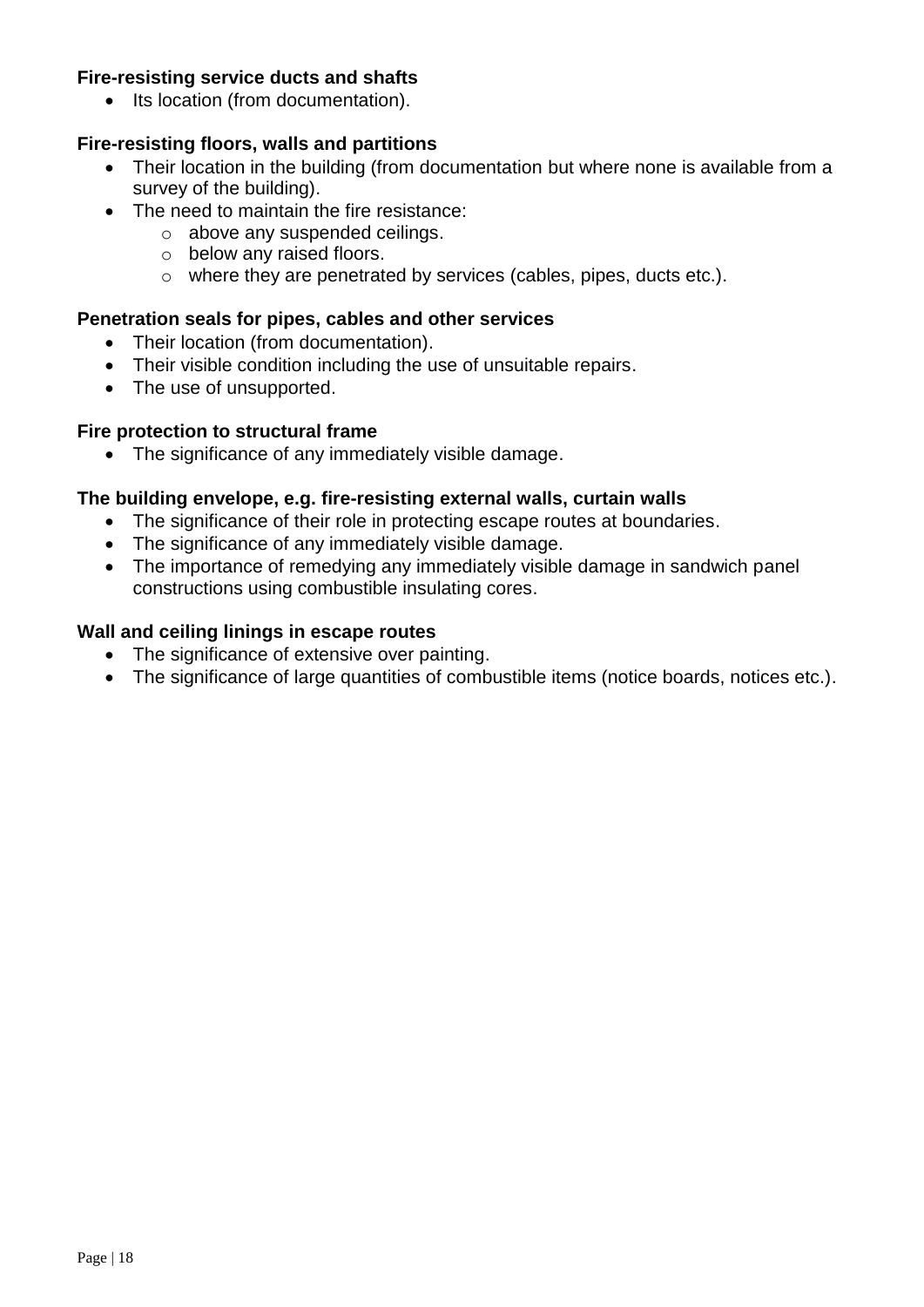# **Appendix H2 – Active fire protection**

The fire risk assessor should;

#### **For Fire Detection and Alarm (FD&A) Systems and Voice Alarm Systems**:

- Be able to determine the appropriate category of FD&A system to match the risks for a (non domestic or domestic) building.
- Be able to determine the circumstances where a Voice Alarm system is appropriate for the risks.
- Understand how FD&A systems interlink with other systems and equipment.
- Understand the need for door release mechanisms to fail safe and the need for ancillary equipment.
- Understand the circumstances in which there is a need for a connection to an alarm receiving centre.
- Be aware of the importance of avoiding false alarms, and have an awareness of elementary measures for their avoidance.
- Be aware of available adaptations to FD&A systems for deaf and hard of hearing people.
- Understand how phased evacuation and staged alarm systems interact.
- Be aware of the basic requirements for siting manual call points.
- Understand the common types of detectors and their limitations.
- Understand the common alarm devices and their limitations.
- Be aware of situations in which cables should be fire resisting.
- Be aware of the need for zone plans and their value to the Fire and Rescue Service.
- Be aware of the certificates that should be issued by "Competent Persons" and key points contained in them.
- Understand the appropriate frequency and nature of routine testing and maintenance.

#### **For Emergency Voice Communication systems (EVC)**:

- Understand the need for, and purpose of, EVC systems,
- Be aware of the main components and their locations.
- Understand the appropriate frequency and nature of routine testing and maintenance.

#### **For Emergency Escape Lighting (EEL)**:

- Be aware of the common forms of EEL system, their principles of operation (i.e. self contained and central systems) and modes of operation (maintained & non maintained).
- Be aware of limitations in the use of standby generators.
- Understand situations where maintained EEL is necessary.
- Be aware of the basic requirements for positioning of luminaires and understand the meaning of "Point of Emphasis".
- Be aware of the relationship between EEL and signs.
- Be aware of the certificates that should be issued by "Competent Persons" and key points contained in them.
- Understand the appropriate frequency and nature of routine testing and maintenance.

#### **For First Aid Fire Fighting Appliances**:

- Have an understanding of the situations in which fire extinguishing appliances are necessary.
- Have an understanding of the different fire extinguishing agents, their applications and limitations.
- Have an understanding of the different roles of portable fire extinguishers and hose reels.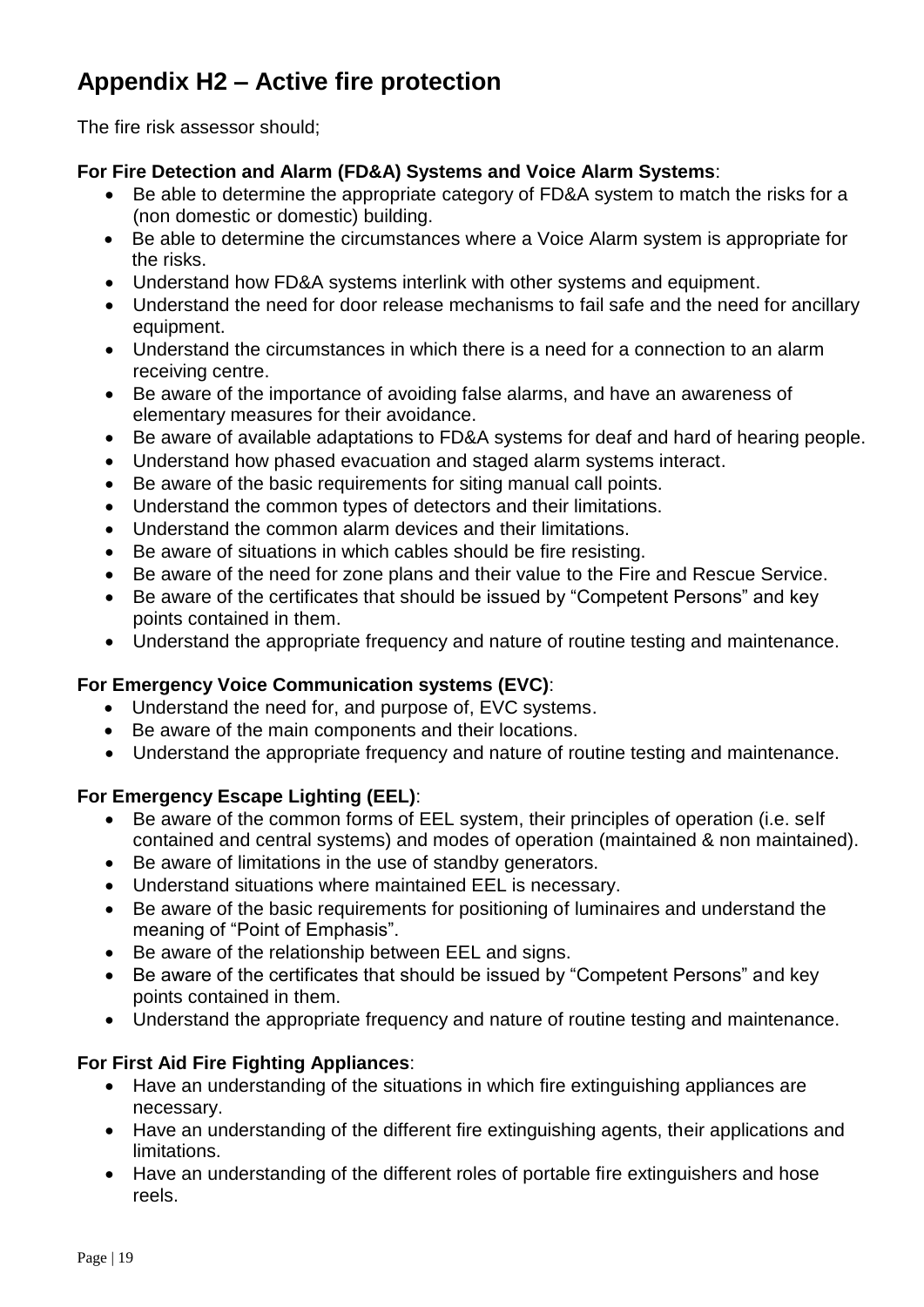- Be aware of the basic requirements for selection, provision and siting of fire extinguishing appliances.
- Understand the appropriate frequency and nature of routine inspection and maintenance.

#### **For Fire Suppression systems**:

- Be aware of the common forms of fire suppression systems and their principles of operation.
- Be aware of the situations where an automatic fire suppression system is necessary for compliance with legislation or life safety.
- Be aware of the basic requirements for siting of devices such as sprinkler heads.
- Be aware of the certificates that should be issued by "Competent Persons" and key points contained in them.
- Understand the appropriate frequency and nature of routine testing and maintenance.

#### **For Smoke Control systems**:

- Understand the different types and roles of smoke control systems that may be found in buildings and their principles of operation.
- Be aware of the situations where a smoke control system, is necessary for compliance with legislation or life safety.
- Be aware of the certificates that should be issued by "Competent Persons" and key points contained in them.
- Understand the appropriate frequency and nature of routine testing and maintenance.

#### **For Facilities for the Fire and Rescue Service**:

- Understand the types of and need for facilities for the Fire and Rescue Service to the extent necessary.
- Understand the appropriate frequency and nature of routine testing and maintenance.